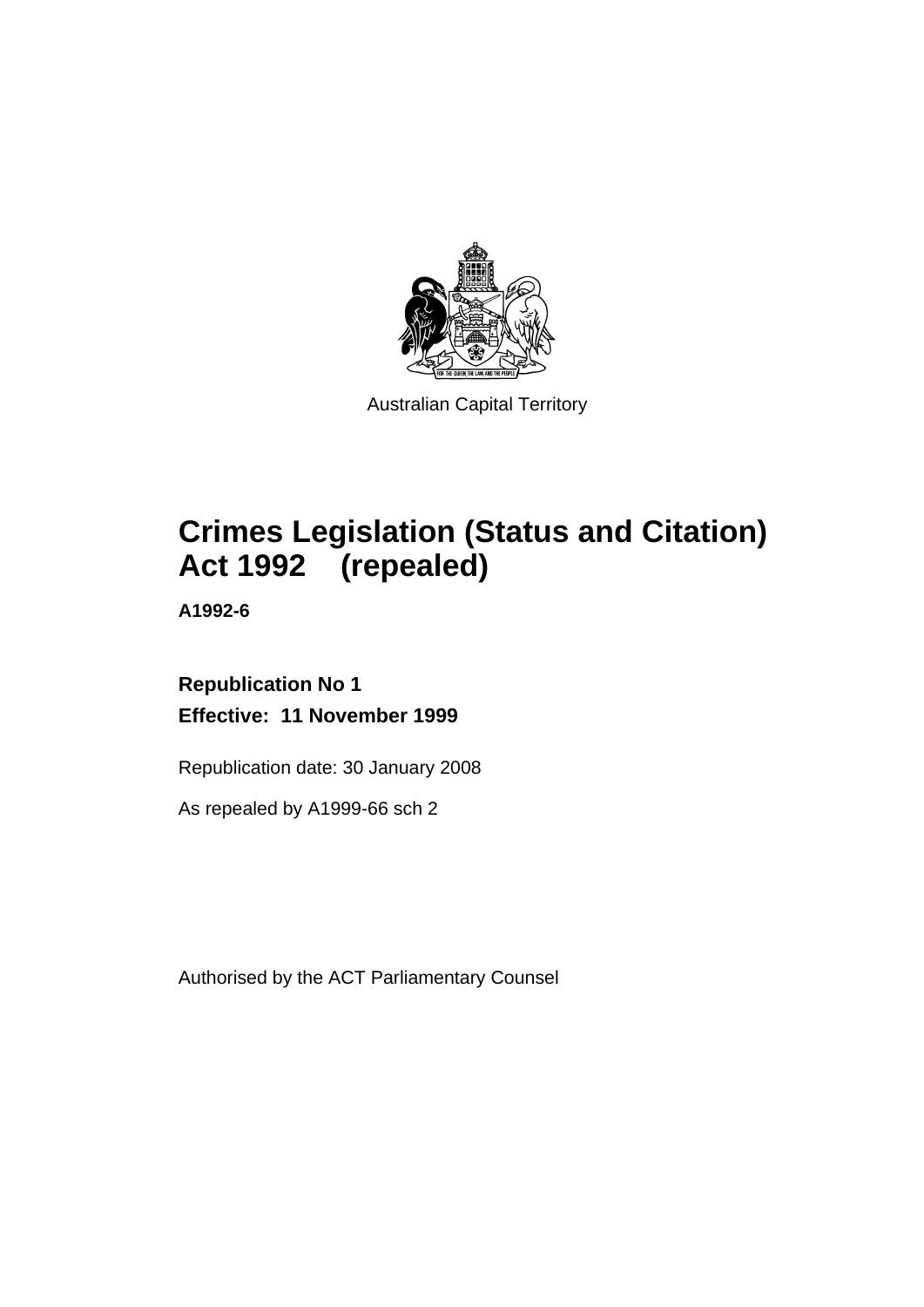# **About this republication**

#### **The republished law**

This is a republication of the *Crimes Legislation (Status and Citation) Act 1992* (repealed) effective 11 November 1999.

#### **Kinds of republications**

The Parliamentary Counsel's Office prepares 2 kinds of republications of ACT laws (see the ACT legislation register at www.legislation.act.gov.au):

- authorised republications to which the *Legislation Act 2001* applies
- unauthorised republications.

The status of this republication appears on the bottom of each page.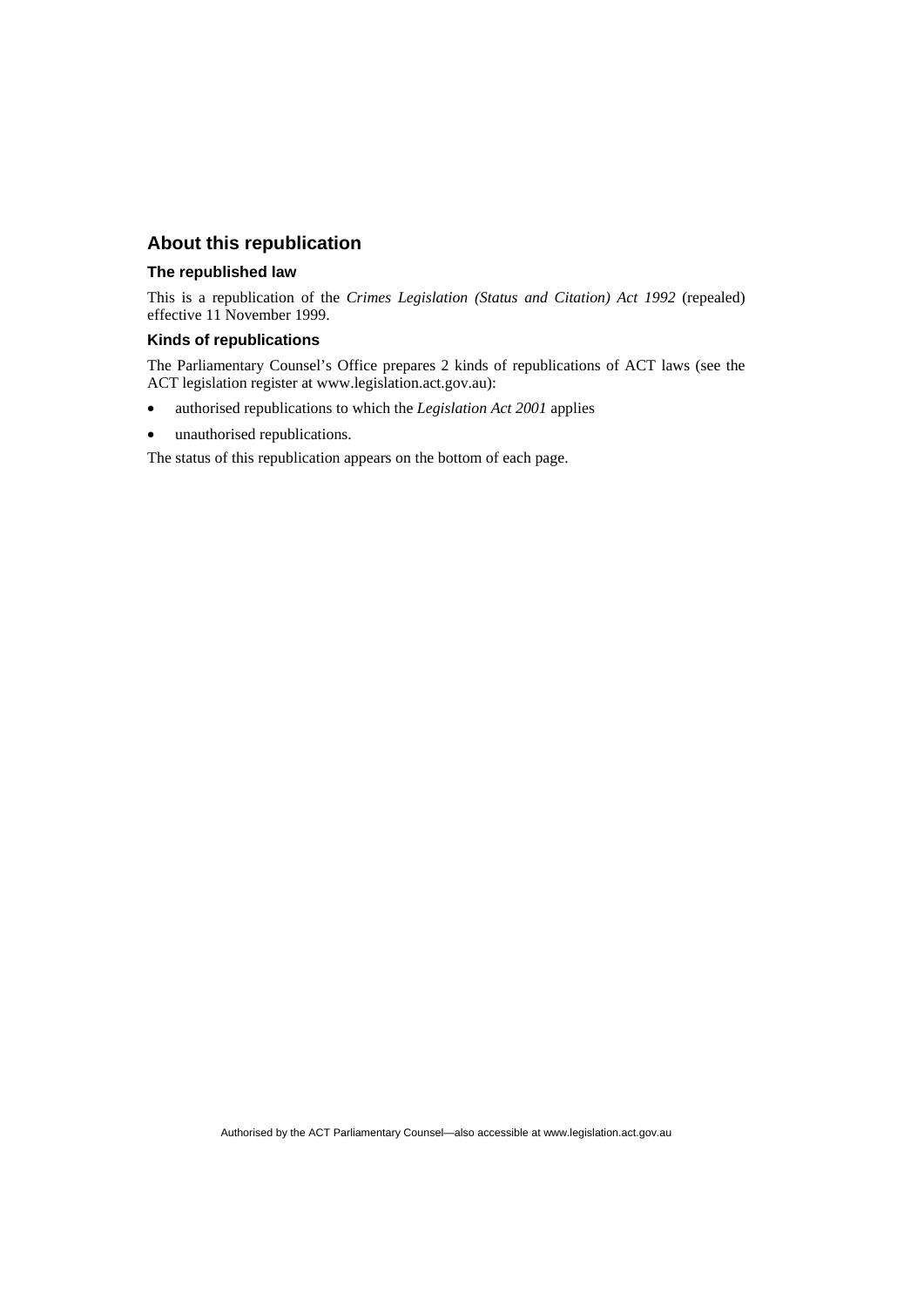

# Australian Capital Territory **CRIMES LEGISLATION (STATUS AND CITATION) ACT 1992**

This consolidation has been prepared by the ACT Parliamentary Counsel's Office

Repealed by 1999 No 66 (in force 10/11/99)

#### **TABLE OF PROVISIONS**

#### Section

- 1. Short title
- 2. Interpretation
- 3. Status
- 4. Citation
- 5. References in other laws

Authorised by the ACT Parliamentary Counsel—also accessible at www.legislation.act.gov.au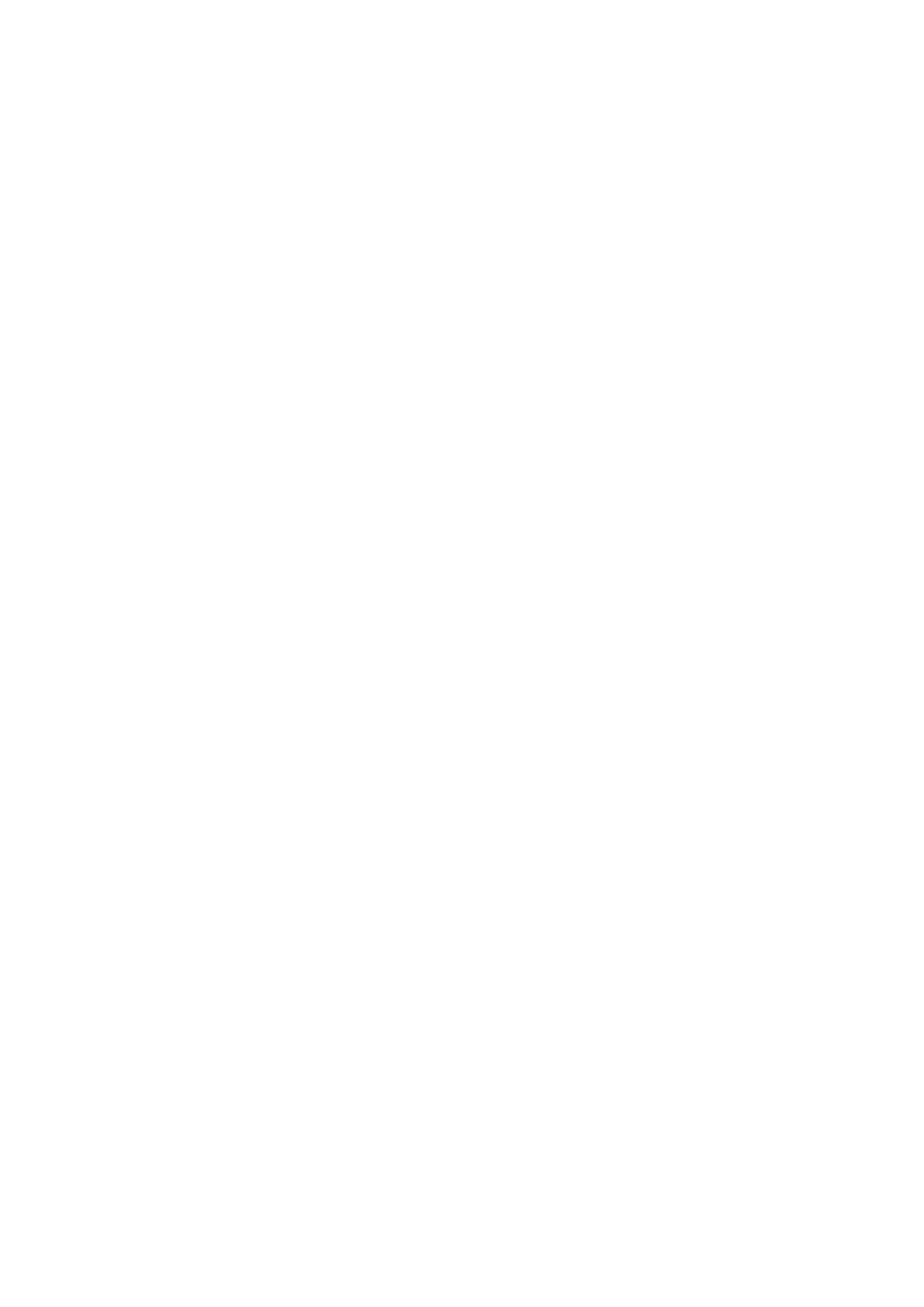

# Australian Capital Territory

# **CRIMES LEGISLATION (STATUS AND CITATION) ACT 1992**

An Act to provide for the Crimes Act, 1900 of the State of New South Wales in its application in the Territory to be treated as an Act passed by the Legislative Assembly and to be cited accordingly, and for related purposes

## **Short title**

**1.** This Act may be cited as the *Crimes Legislation (Status and Citation) Act 1992*. 1

### **Interpretation**

**2.** In this Act—

"applied State Act" means the Crimes Act, 1900 of the State of New South Wales in its application in the Territory as amended and in force immediately before the commencement of this Act.

## **Status**

**3. (1)** The applied State Act shall be taken to be, for all purposes, a law made by the Legislative Assembly as if the provisions of the applied State Act had been re-enacted in an Act passed by the Assembly and taking effect on the commencement of this Act.

**(2)** Without limiting the generality of subsection (1), on and after the commencement of this Act, the applied State Act shall not be taken to be a continued State law within the meaning of the *Interpretation Act 1967*.

#### **Citation**

**4.** The applied State Act may be cited as the *Crimes Act 1900*.

Authorised by the ACT Parliamentary Counsel—also accessible at www.legislation.act.gov.au